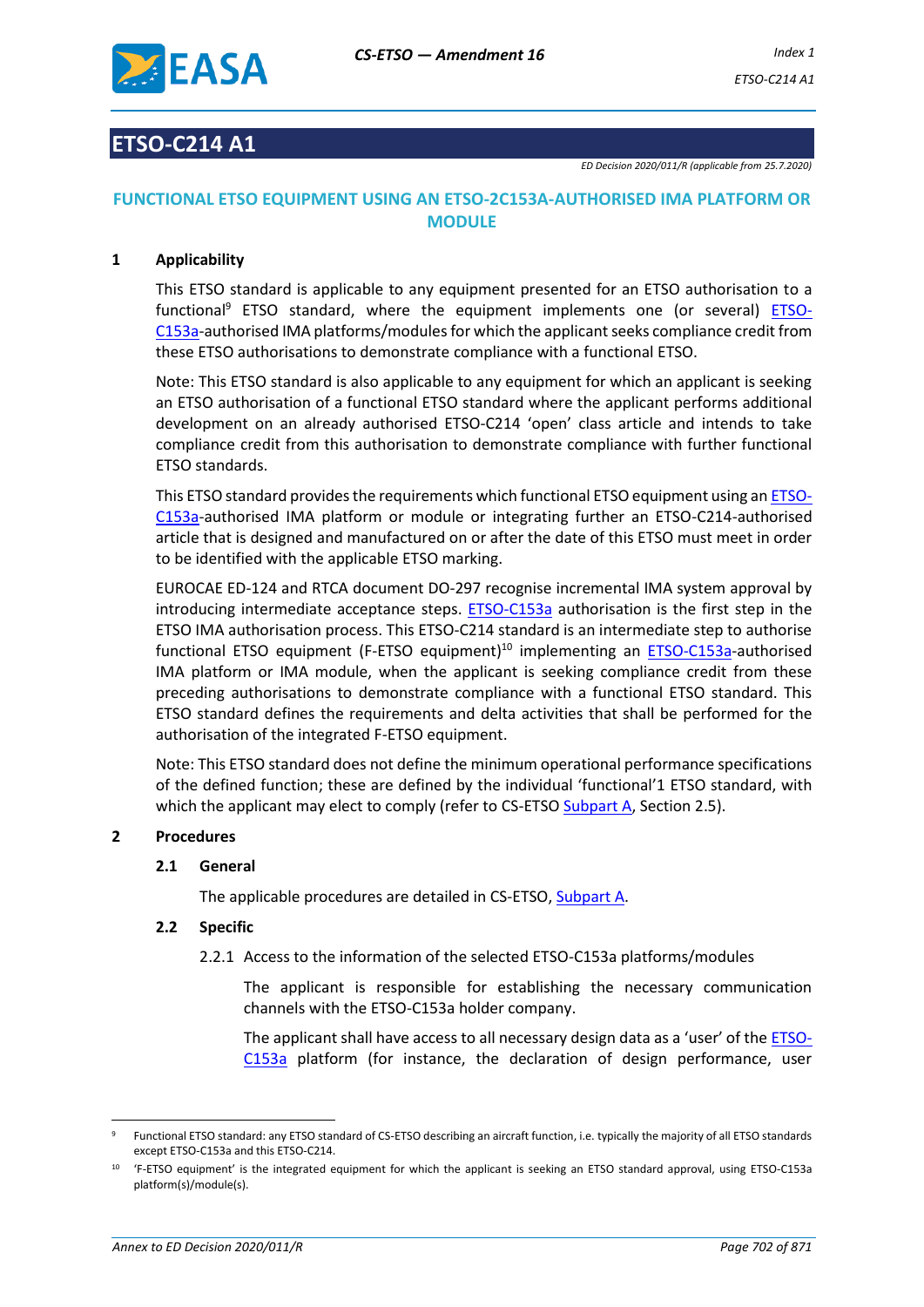

guide/manual per ETSO-C153a Appendix 3, installation manual, environmental qualification plans/reports, etc.).

The applicant's organisation shall establish a communication means to obtain timely notifications of design changes, open problem reports (at least the ones impacting the usage of the platform), occurrence reports and airworthiness directives (ADs) that affect or relate to the **ETSO-C153a** platforms/modules.

#### 2.2.2 Assessment of design changes

The applicant shall perform a change impact analysis on ETSO-C153a platform design evolutions on the functional ETSO equipment, and shall perform the necessary development life cycle activities that are impacted by the **ETSO-C153a** changes.

Note: The functional ETSO holder is responsible for assessing the classification of the changes to the F-ETSO equipment as minor or major as per Part 21.A.611 and for providing the necessary associated justification.

Change management processes shall be compliant with AMC 20-170 Section 5.4.

2.2.3 Assessment and reporting of open problem reports (OPRs)

The management, analysis and classification of OPRs shall be performed by the applicant following the objectives of CS-ETSO Subpart A, Section 2.7 and AMC 20- 170 Section 5.5, for which objective a) of that section is adapted to the F-ETSO context as follows:

*a) The reporting of open problem reports (OPRs) between the different ETSO-C153a platforms/modules and the F-ETSO equipment shall be established and assessed by the F-ETSO applicant.*

## **3 Technical conditions**

## **3.1 Basic**

3.1.1 Minimum performance standard

This section provides the minimum performance standard requirements for the process of further development of equipment using an ETSO-C153a-authorised platform(s)/module(s) for which a functional ETSO authorisation (defined as the F-ETSO equipment) is sought.

The process requirements will cover the environmental qualification, the hardware development assurance, software development assurance and finally the integration of these developed items into the F-ETSO equipment to demonstrate compliance for the intended function, using the credit of the authorised ETSO-C153a platform(s)/module(s).

#### **Definition of classes**

This ETSO is an incremental step between ETSO-C153a and complete IMA systems certified during an aircraft type certification. Depending on the future evolution of the F-ETSO equipment, two classes have been defined:

- 'open' class, and
- 'closed' class.

'Open' class refers to an ETSO article that has been integrated taking into account the provisions for future evolution (\*) of the ETSO article but restricted to an IMA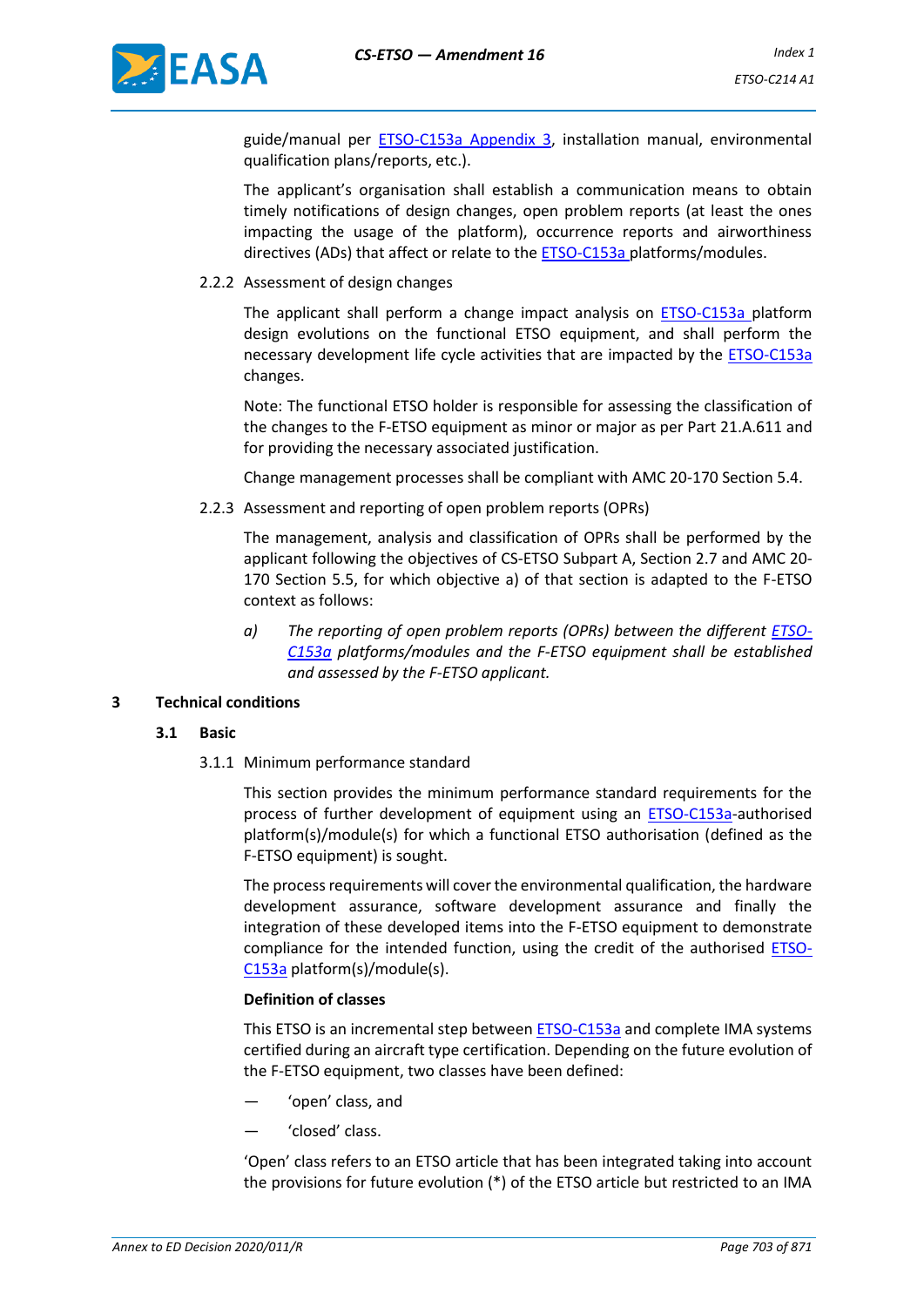

context. That means that there are still shared resources available after the integration of all the functions of the F-ETSO article, and that the performance and usage constraints of the remaining resources have been characterised.

'Closed' class refers to ETSO articles that have been integrated and where no evolution (\*) has been anticipated, with all IMA-related activities considered closed. The performance of the remaining resources is not characterised. An F-ETSO 'closed' class article no longer offers the capability for IMA development. Design changes may still be performed in accordance with the Part 21 provisions, as for other ETSO articles.

*(\*) The term 'evolution' in these sentences refers to further development of functions using the remaining resources of the IMA, and without affecting the performance of the already authorised F-ETSO function.*

| <b>Class</b> | Minimum performance standard              |
|--------------|-------------------------------------------|
| 'Open'       | Section 3 of this document and Appendix 1 |
| 'Closed'     | Section 3 of this document                |

## 3.1.1.1 Use of 'ETSO-C153a'-authorised platforms/modules

#### Identification of the ETSO-C153a platforms/modules used

- (a) The applicant shall clearly define the **ETSO-C153a** platforms/modules used in the design and the associated ETSO-C153a authorisation credit that is intended to be used for the F-ETSO equipment compliance demonstration.
- (b) The ETSO approval and the part number of the ETSO-C153a platforms/modules used shall be clearly referenced in the ETSO certification programme. The ETSO approval and the part number, including the issue/minor revisions of the ETSO-C153a platforms/modules used, shall be clearly referenced in the declaration of design and performance (DDP).
- (c) Any resources/functions included in the ETSO-C153a platforms/modules but unused in the current F-ETSO equipment shall be clearly identified in the ETSO certification programme or any related software/hardware plans.
- (d) The applicant shall identify and quantify the usage (used and unused features) of the ETSO-C153a platform resources, including the usage of its health monitoring and fault management resources.

#### Proper use of the ETSO-C153a platform(s)/module(s)

(e) The applicant shall demonstrate the proper use of the ETSO-C153a platform(s)/module(s), including compliance with the ETSO-C153a platform integration requirements/user requirements and with the requirements for the correct use of platform safety features. In particular, the applicant shall demonstrate that the use, the partitioning, the configuration of the resources and the installation of the items are performed on the ETSO-C153a platform/modules in compliance with the ETSO-C153a user manual, installation manual or equivalent data (as documented per **ETSO-C153a Appendix 3**). This also includes the deactivation or disabling of unused ETSO-C153a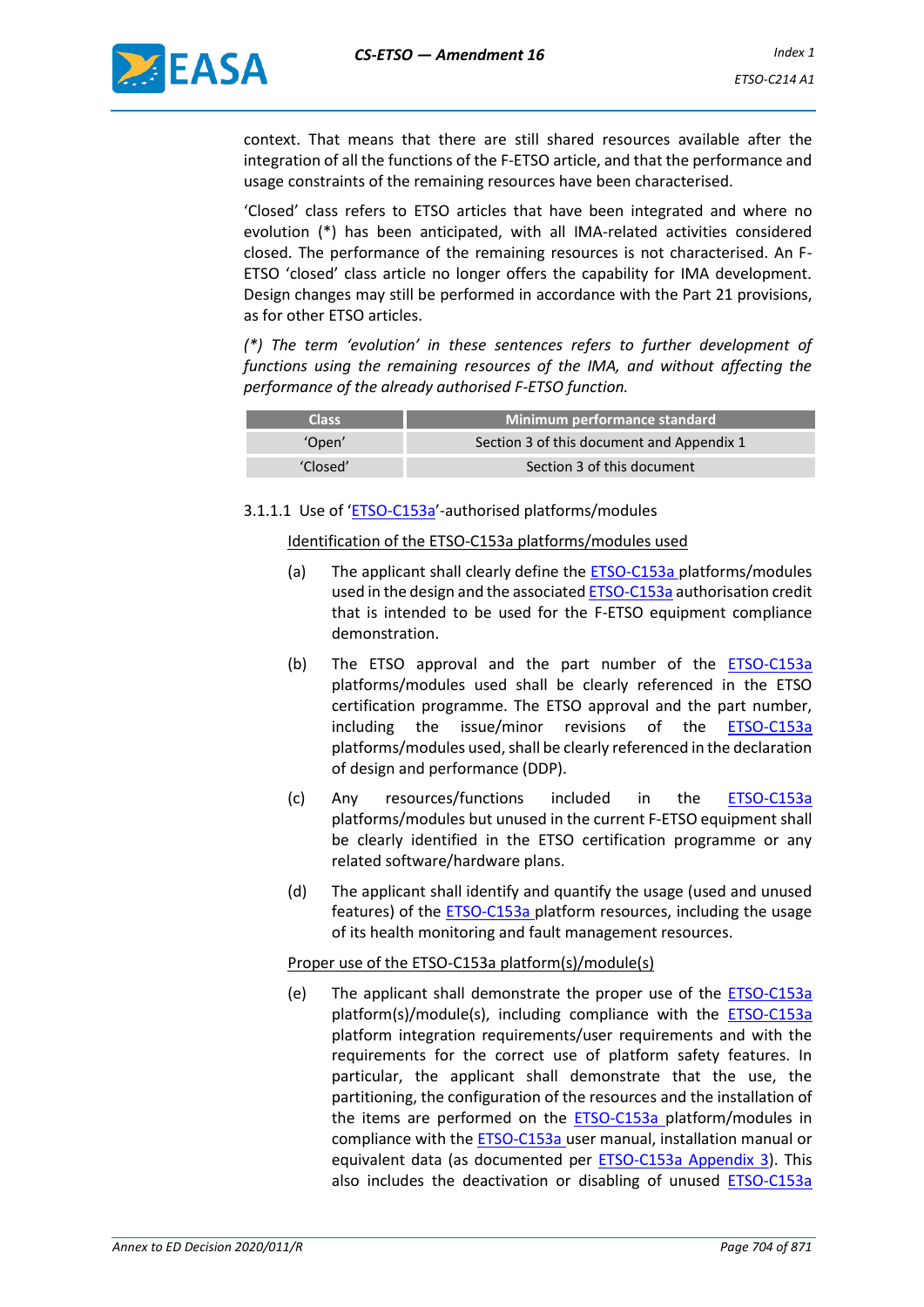

functions/modules, when available, or the means to ensure that the intended function is performed without any interference from unused ETSO-C153a functions/modules.

3.1.1.2 Equipment/hardware/software development

The ETSO certification programme shall describe the F-ETSO equipment and its structural breakdown. This shall include the use and integration of the ETSO-C153a-authorised platform(s)/module(s) within the F-ETSO equipment. The F-ETSO equipment certification programme shall introduce the planning, the organisation, the division of tasks and the development, validation, integration, and verification activities conducted on the F-ETSO article, including the tool environment used for those activities.

Considerations regarding the content of this ETSO certification programme and guidance can be found in ED-124 Chapter 4.4.3, referring to 'IMA system certification plans'.

In particular, the ETSO certification programme shall indicate the structure of the life cycle data that will support the compliance demonstration with the ETSO requirements.

#### **Non-ETSO functions**

Any non-ETSO function embedded in the equipment shall be developed and integrated in conformance to the requirements of this section, in order to be able to demonstrate that it does not interfere with the ETSO functions.

Any non-ETSO functions embedded in the equipment shall be clearly identified as non-ETSO functions in the ETSO certification programme.

3.1.1.2.1 Hardware development

The applicant shall clearly define the additional hardware part that will be developed and integrated with the ETSO-C153a platforms/modules that are used.

The development of the hardware shall be compliant with CS-ETSO, Subpart A, Section 2.3.

- 3.1.1.2.2 Software/application development
	- (a) The applicant shall clearly define the software applications that will be developed and integrated with the **ETSO-C153a** platforms/modules that are used and with any possible additional hardware.
	- (b) The development of hosted applications shall be compliant with CS-ETSO, Subpart A, Section 2.2.
	- (c) The development of the hosted applications executing on an ETSO-2C153 platform shall comply with the Task 2 objectives defined in ED-124/DO-297 Table A-2 and Chapter 4.3.1, except Objective 4.3.1.d, and with the following adaptation for Objective 4.3.1.a, where the ED-124/DO-297 text is replaced by: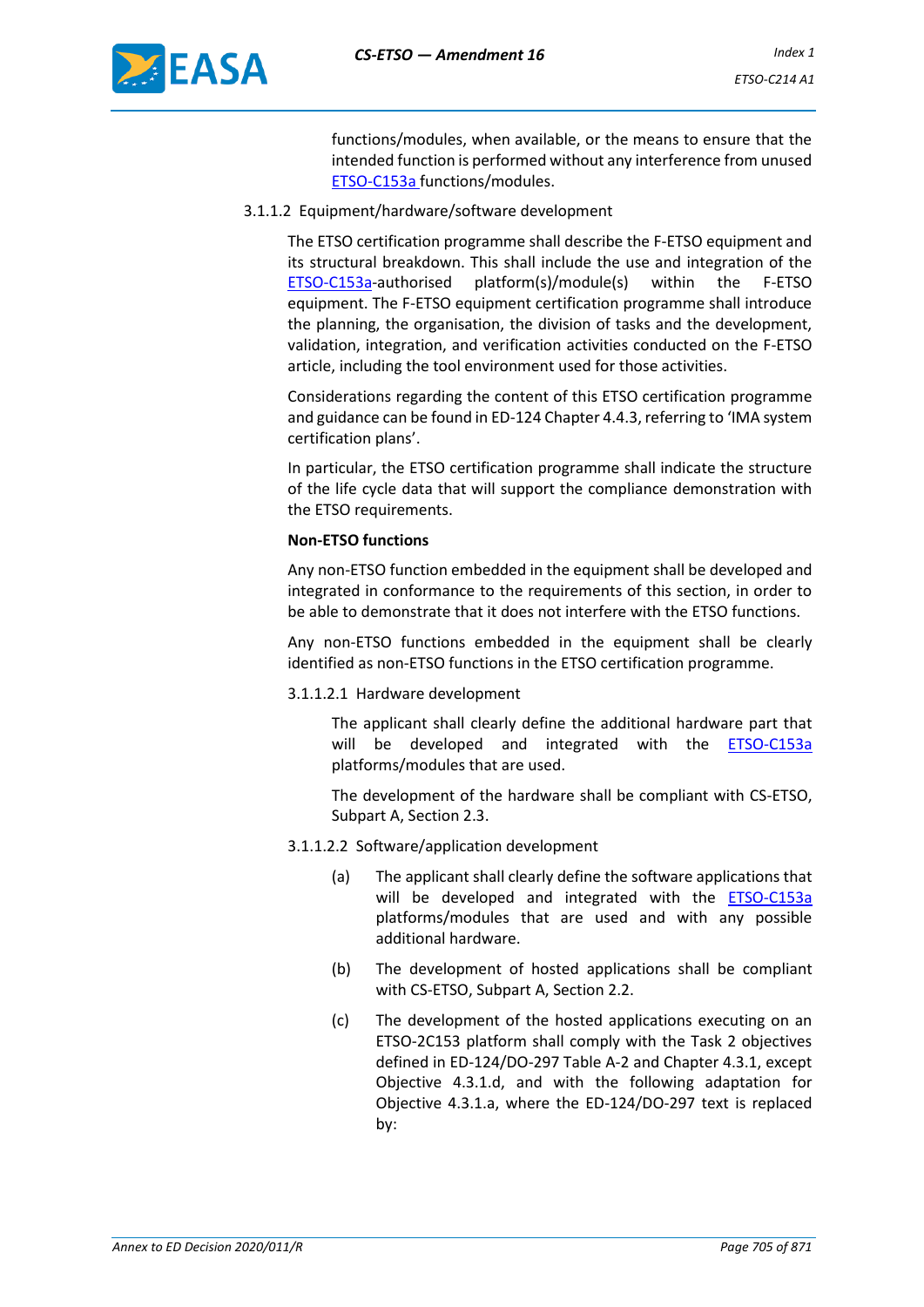

#### *Objective 4.3.1.a:*

'Demonstrate that each application performs its intended function and satisfies the related ETSO standard and Subpart A Section 2.2 requirements and the F-ETSO article requirements while properly utilising the appropriate platform resources and interfacing with other modules and/or applications.'

Particularly it shall be demonstrated that the hosted application on the ETSO-C153a platform/module complies with the user requirements provided by the **ETSO-C153a** provider (see the CS-ETSO/ETSO-C153a standard - Appendix 3).

(d) Any non-ETSO application embedded in the ETSO article shall be developed in conformance to the above requirements (b) and (c) in order to be able to demonstrate that it does not interfere with the ETSO functions.

The associated life cycle data to demonstrate the above requirements shall be produced and organised to support the functional ETSO system integration objectives, and to show that the applications are executing correctly within the platform and module requirements and limitations.

Even though the objectives for the development of hosted applications remain applicable, when relevant, some activities/life cycle data might be combined with F-ETSO equipment activities/data (next section).

3.1.1.2.3 Equipment integration process

There are several levels of integration that are possible for functional ETSO equipment using ETSO-C153a-authorised platforms/modules, of which some examples are listed below:

- the integration of software applications on an **ETSO-C153a** platform;
- the integration of several ETSO-C153a modules to build an integrated equipment and its software applications; and
- the integration of additional hardware simultaneously with software applications, together with an **ETSO-C153a** platform/module or additional hardware, into an **ETSO-C153a** rack platform (class RH).

## **General objective**

(a) The applicant shall perform the integration of the ETSO-C153a platform(s) and modules used with any additional hardware and the hosted software applications. These integration activities have to be compliant with the ED-124/DO-297 Task 3 objectives defined in ED-124/DO-297 Table A-3 and Chapter 4.4.1, except Objective 4.4.1.a, and with the following adaptation for Objective 4.4.1.d where the ED-124/DO-297 text is replaced by: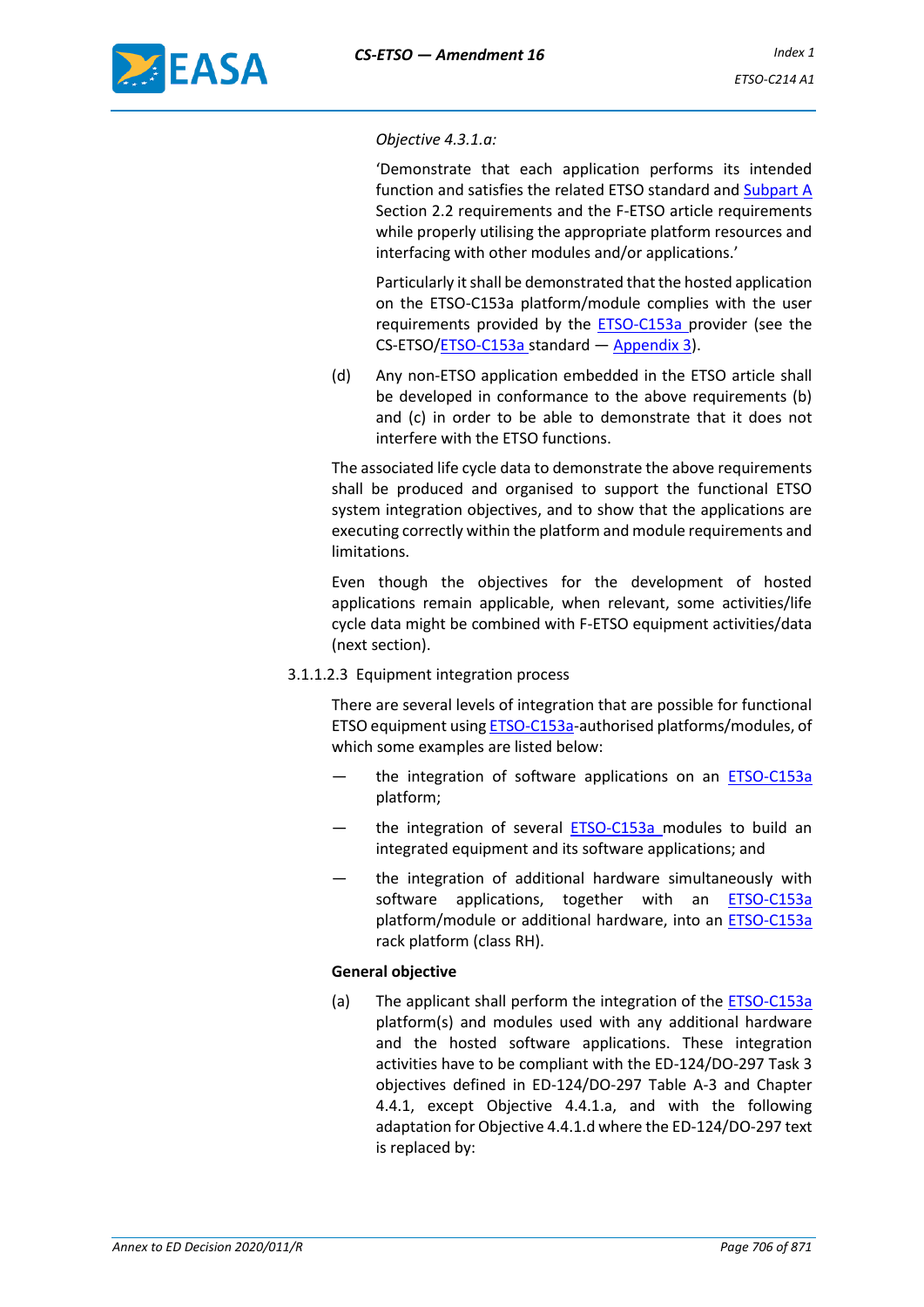#### *Objective 4.4.1.d:*

'Demonstrate compliance with the applicable functional ETSO standards and related MOPS.'

Note: Even though the integration activities have their own objectives, when relevant, some activities/data might be combined with some activities/life cycle data of the development of the hosted applications (see Section 3.1.1.2.2).

#### **Health monitoring and fault management**

(b) The applicant shall describe how the ETSO-C153a health monitoring and fault management resources are used and integrated with the other platform/modules/application features, resulting in the health monitoring and fault management of the functional ETSO equipment.

In particular:

Principles and mechanisms shall be defined in order to allow the consistent sharing of fault management data between ETSO-C153a module/platform resources and the functions of the ETSO article. Recovery mechanisms shall be defined to ensure the continuity of the functions of the ETSO article when needed.

Guidance on health monitoring and fault management can be found in ED-124 Chapters 3.6.1 to 3.6.7.

Guidance about health monitoring and fault management at the platform and application levels respectively can also be found in ED-124 Chapters 3.1.1.b.5 and 3.1.2.d.

## **Configuration data/parameter data items**

(c) AMC 20-170 Section 5.2 shall be followed.

#### **Use of tools and tool qualification**

- (d) AMC 20-170 Section 5.3 shall be followed.
- 3.1.1.2.4 Safety assessment

The safety assessment of the F-ETSO equipment shall consider the possible failures in the ETSO-C153a platform/modules used in the equipment that are described by the platform provider in their failure modes and effect analysis and the safety assessment of the F-ETSO equipment. If any assumptions have been made at the **ETSO-C153a** platform/modules level, they shall be validated by the F-ETSO safety assessment process.

Note: If additional hardware is added to an ETSO-C153a platform/module, it shall also be considered in the safety assessment.

## 3.1.2 Environmental standard

The applicant shall demonstrate the compliance of the integrated F-ETSO equipment with the environmental requirements identified in CS-ETSO Subpart A, paragraph 2.1.

If the applicant intends to reuse evidence from an earlier demonstration of compliance achieved by the ETSO-C153a platform/module, an assessment of the achieved performance shall be performed so as to identify any gaps between the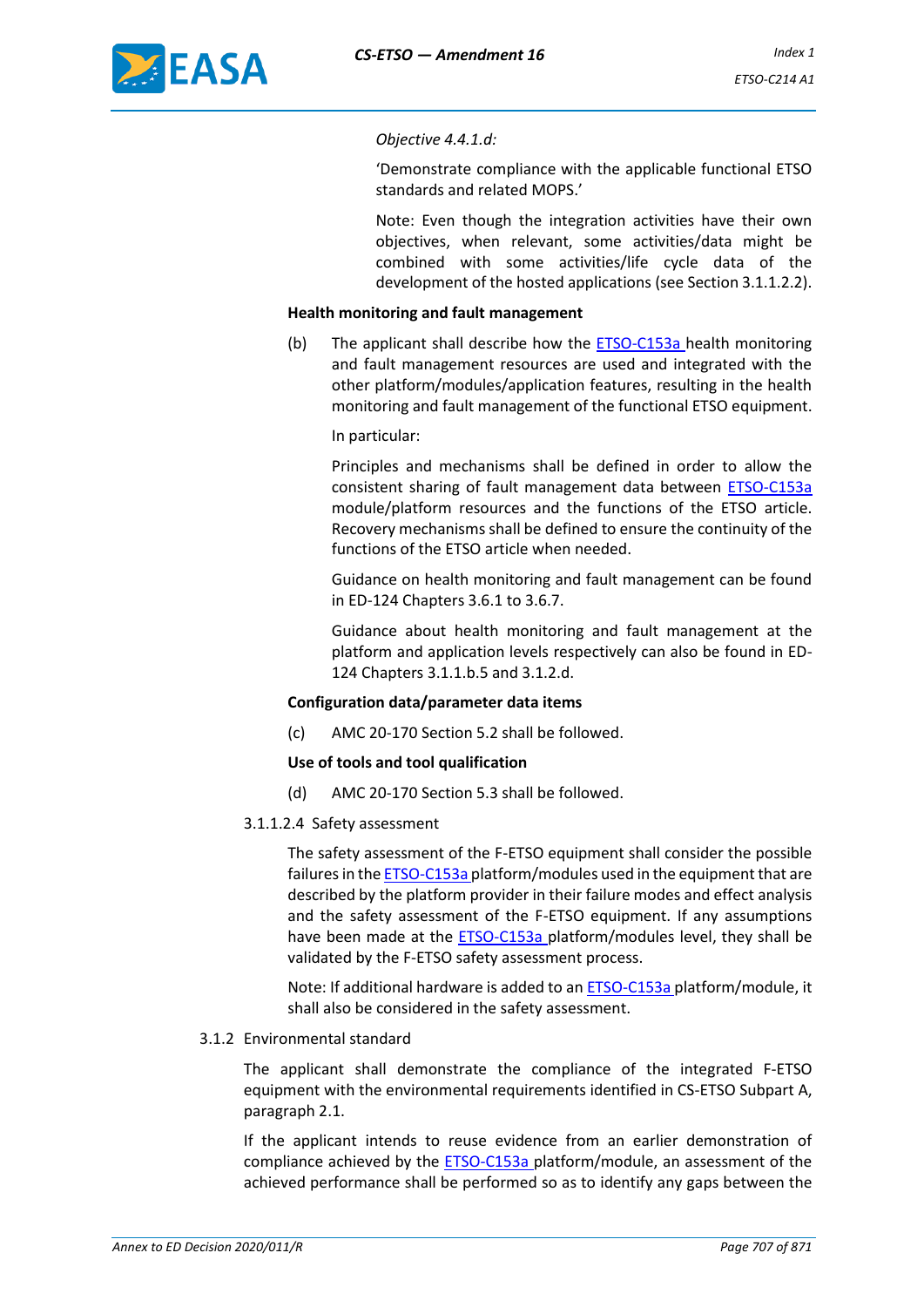earlier qualification of the ETSO-C153a platform/module and the intended F-ETSO environment, in compliance with the requirements of Subpart A, Section 2.1. The qualification test plan of the F-ETSO shall clearly identify any additional qualification activities and any tests that need to be (re)performed considering the impact of the integration of several hardware platforms/modules, as well as the possible differences between the intended environment of the F-ETSO equipment and the environment for which the ETSO-C153a platform/modules were qualified.

3.1.3 Software

See Section 3.1.1.2.2 of this ETSO standard.

3.1.4 Airborne electronic hardware

See Section 3.1.1.2.1 of this ETSO standard.

#### **3.2 Specific**

The installation manual shall include all the data necessary for the proper installation and use of the F-ETSO equipment.

The installation manual shall document a means to ensure the compatibility between the authorised ETSO-C153a platform/module and the authorised F-ETSO article. In particular, the installation manual shall provide compatibility and mixability information between the IMA ETSO-C153a platform/module and the F-ETSO hosted application(s).

3.2.1 Failure condition classification

See CS-ETSO, Subpart A, paragraph 2.4.

The failure condition classification that is appropriate for the ETSO article will not be driven by this ETSO standard but driven by the intended aircraft function and the minimum classification indicated in the functional ETSO standard with which the ETSO article is intended to comply.

## **4 Marking**

## **4.1 General**

See CS-ETSO, Subpart A, paragraph 1.2.

#### **4.2 Specific**

The applicant shall mark the ETSO article with ETSO-C214 and the selected class of the equipment:

- ETSO-C214 'Open', or
- ETSO-C214 'Closed'.

The applicant shall maintain the original ETSO marking of the ETSO-C153a platform and modules used in the F-ETSO equipment. When the technique of electronic marking was used, this electronic marking shall remain available, even after having developed additional software.

#### **5 Availability of Referenced documents**

See CS-ETSO, Subpart A, paragraph 3.

[Amdt ETSO/14] [Amdt ETSO/16]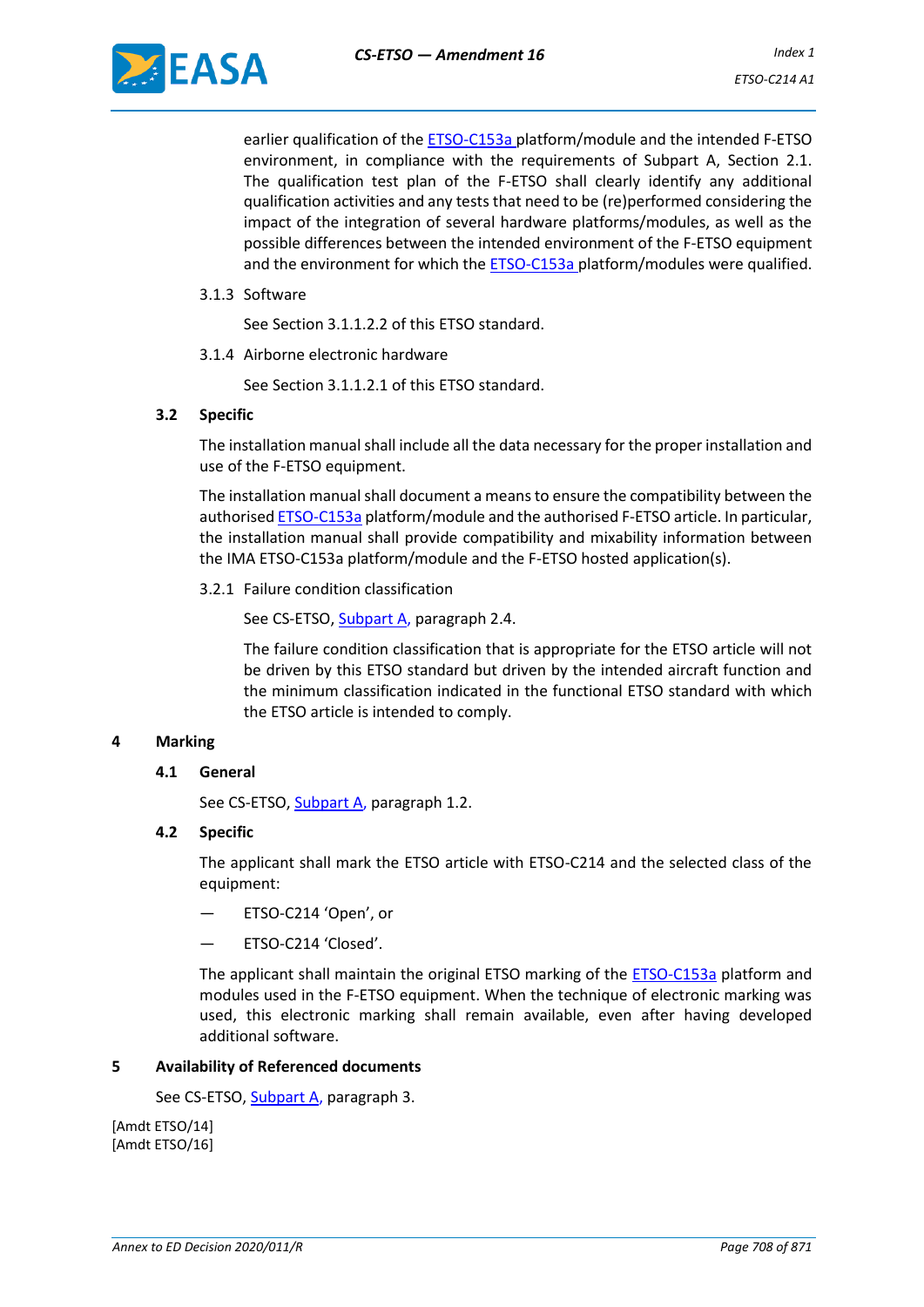

# **Appendix 1 to ETSO-C214 A1 – 'Open' class IMA equipment**

*ED Decision 2020/011/R*

This Appendix is applicable to 'open' class IMA equipment.

#### **1 IMA resources of 'open' class equipment**

When the C214-ETSO article is of the 'open' class, the F-ETSO applicant needs to properly characterise and document the resulting platform resources and partitioning features for the next user.

Three main cases of 'open' equipment are distinguished in order to adapt the requirements to the development specificities of the F-ETSO article as follows:

a) When the applicant uses only one ETSO-C153a platform and does not augment its resources, as illustrated below:



## **Shared resources of the F-ETSO equipment**

Note: ETSO-\*C153\* is intended to identify any existing amendment of this ETSO including its first release as ETSO-2C153

...then the applicant shall describe the use of the original **ETSO-C153a** platform with regard to the ETSO-C153a Appendix 3 data (such as the user guide) and describe the remaining resources with respect to that Appendix 3 data so that it is clear which shared resources remain available for future incremental development by an independent user or aircraft manufacturer. In particular, the resources that are used and allocated shall be described and quantified.

b) When the F-ETSO equipment integrates multiple **ETSO-C153a**-authorised resources without augmenting the IMA sharing capability, as illustrated below: **Shared resources of the F-ETSO equipment**



…the F-ETSO applicant shall characterise the resulting platform using the individual characterisation of the ETSO-C153a platform and document the resulting ETSO-C214 'open' platform in compliance with ETSO-C153a Appendix 3.